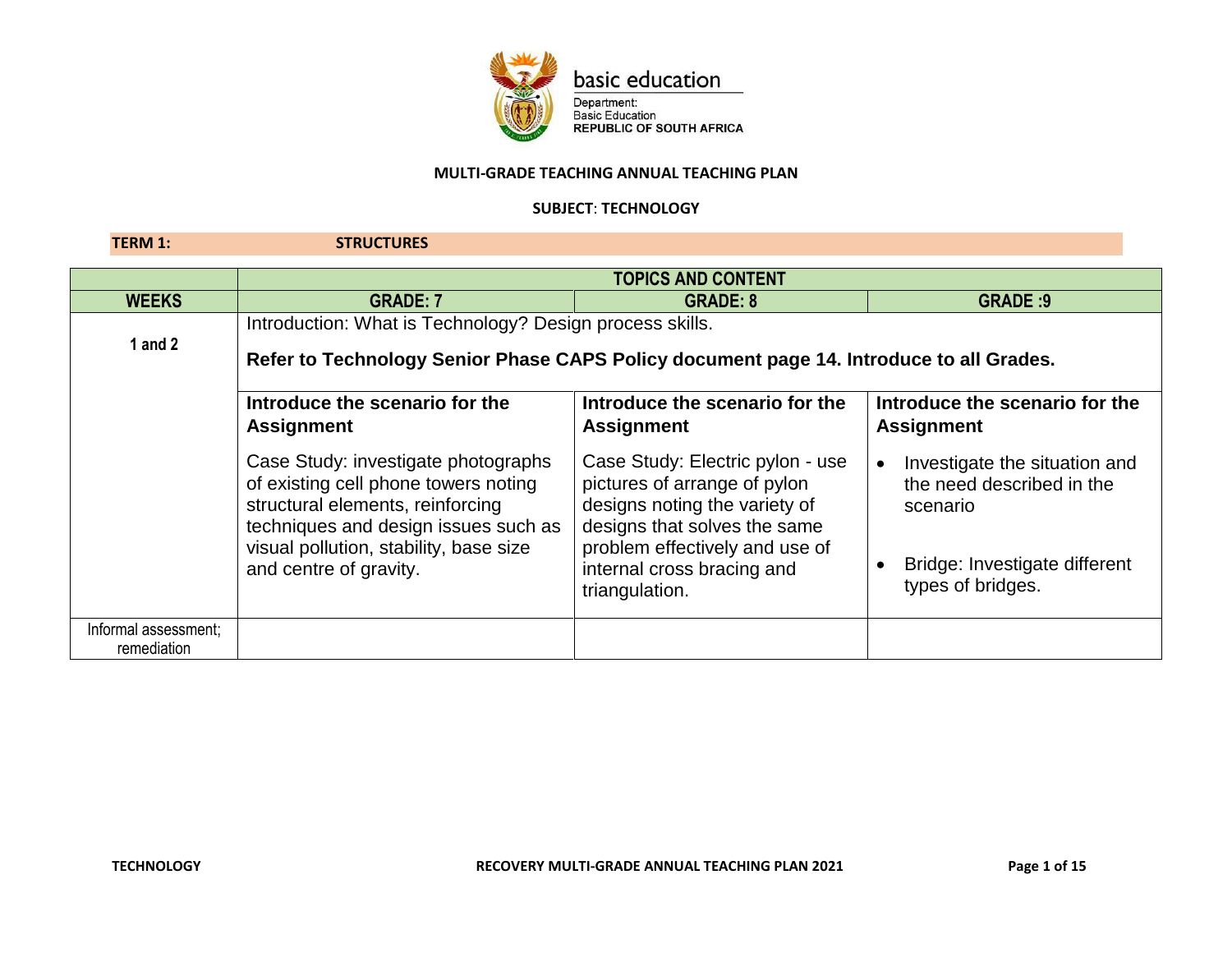|                                     | Case Study: examine features of a school desk. Write down the design brief with specifications for a school<br>desk. (enabling task) [Note: All grades do this] |                                                                                                                                  |                                                                                                                                        |
|-------------------------------------|-----------------------------------------------------------------------------------------------------------------------------------------------------------------|----------------------------------------------------------------------------------------------------------------------------------|----------------------------------------------------------------------------------------------------------------------------------------|
| 3 and 4                             | Natural and man-made structures                                                                                                                                 |                                                                                                                                  |                                                                                                                                        |
|                                     | Types of structures: shell, frame, solid<br>Purpose of structures: contain,<br>protect, support, span                                                           |                                                                                                                                  | Properties of construction<br>material: mass, density,<br>hardness, stiffness, flexibility,<br>corrosion.                              |
|                                     | Write the design brief for the<br>Assignment                                                                                                                    | Design brief with specifications<br>and constraints. Assignment.                                                                 | Learners write the design brief<br>with specifications for the final<br>idea. Assignment                                               |
| Informal assessment;<br>remediation |                                                                                                                                                                 |                                                                                                                                  |                                                                                                                                        |
| <b>5 and 6</b>                      | communication<br><b>Graphic</b><br>skills:<br><b>Introduction</b>                                                                                               | <b>Graphic communication skills:</b><br><b>Revision</b>                                                                          | <b>Graphic communication skills:</b><br><b>Revision</b>                                                                                |
|                                     | Purpose of graphics: develop ideas<br>and communicate ideas.                                                                                                    | Purpose of graphics: develop<br>ideas and communicate ideas.                                                                     | Purpose of graphics: develop<br>ideas and communicate ideas                                                                            |
|                                     | <b>Conventions:</b> outlines (thick/dark);<br>construction lines (thin/feint); hidden<br>detail (dashed) scale; dimensioning.                                   | <b>Conventions: outlines</b><br>(thick/dark); construction lines<br>(thin/feint); hidden detail<br>(dashed) scale; dimensioning. | <b>Conventions:</b><br>outlines<br>(thick/dark); construction<br>lines<br>(thin/feint); hidden detail (dashed)<br>scale; dimensioning. |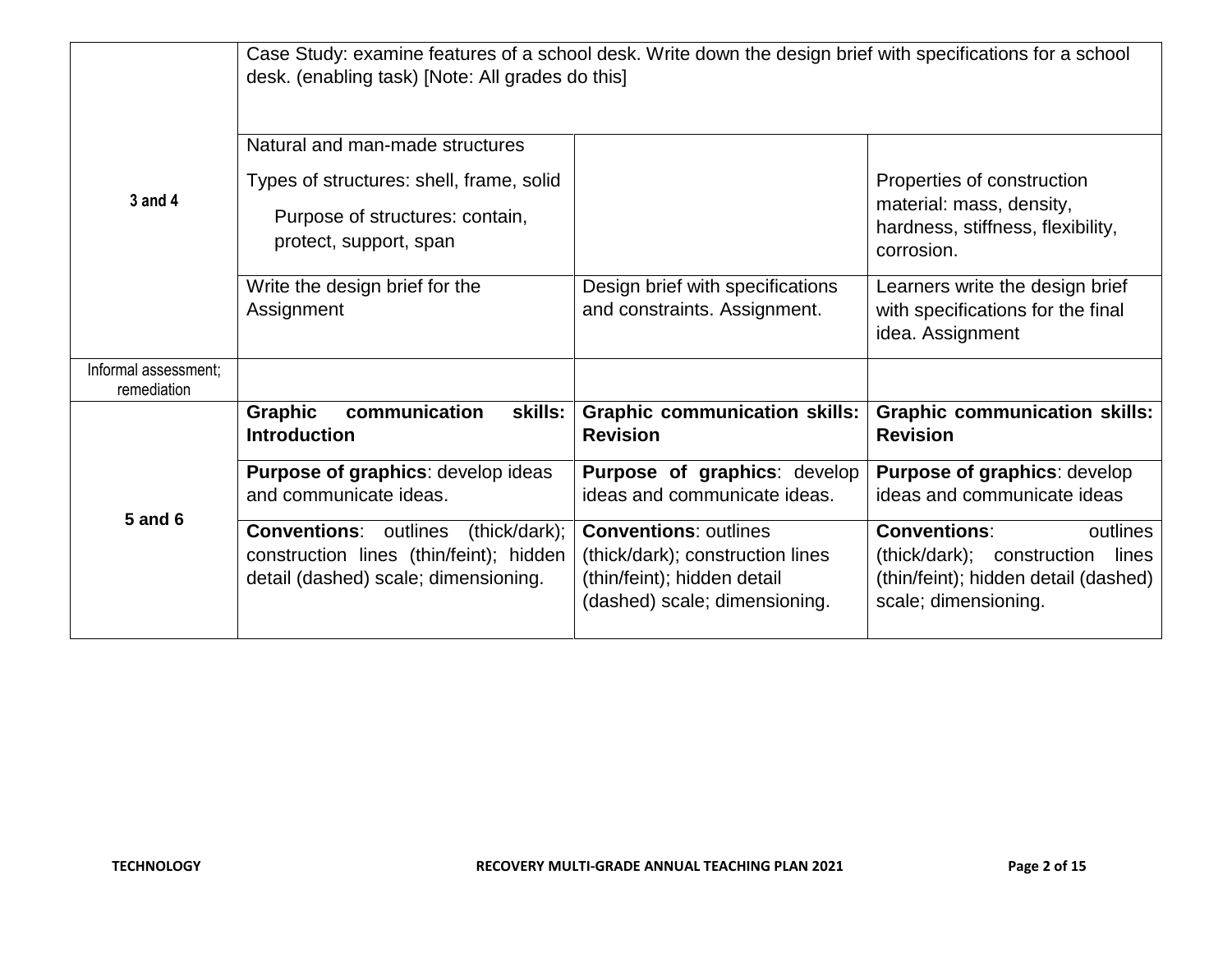|                                     | <b>Sketching: free-hand sketching to</b><br>show two different design ideas in 3D<br>oblique for a cell phone tower to be<br>erected near the school. Assignment     | Sketching: free-hand sketching.<br>Learners draw two initial idea<br>sketches in 3D isometric.<br><b>Assignment</b>                                                                    | Sketching: free-hand sketching.<br>Each learner generate two<br>possible ideas Assignment                                                                                                                             |
|-------------------------------------|----------------------------------------------------------------------------------------------------------------------------------------------------------------------|----------------------------------------------------------------------------------------------------------------------------------------------------------------------------------------|-----------------------------------------------------------------------------------------------------------------------------------------------------------------------------------------------------------------------|
|                                     | Strengthening structures by folding,<br>tubing and triangulation.                                                                                                    | Strengthening structures using<br>folding, tubing, triangular webs<br>and internal cross- bracing.                                                                                     | Strength of materials under the<br>action of forces: compression,<br>tension, torsion and shear.                                                                                                                      |
| <b>5 and 6</b>                      | <b>Working Drawings: 2-Dimensional</b><br>drawing of ONE face of an object<br>using conventions (dark lines; feint<br>lines; dashed lines; dimensions;<br>scale).    | <b>Working Drawings: 2-</b><br>Dimensional drawing of ONE<br>view/ face of an object using<br>conventions (dark lines; feint<br>lines; dashed lines; dimensions;<br>scale). Assignment | <b>Working Drawings: Each</b><br>learner draws the plan (or an<br>aspect of the plan) using first<br>angle orthographic projection<br>with suitable scale, correct line<br>types and dimensions.<br><b>Assignment</b> |
|                                     | Artistic drawings: Single vanishing<br>point perspective of the initial idea of<br>the cell phone tower; texture<br>rendering; shading; colour.<br><b>Assignment</b> | <b>Artistic drawings: Double</b><br>vanishing point perspective;<br>texture rendering; shading;<br>shadows; color. Assignment                                                          | Artistic drawings: Single and<br>double<br>vanishing<br>point<br>perspective; texture rendering;<br>shading; colour. Assignment                                                                                       |
| Informal assessment;<br>remediation |                                                                                                                                                                      |                                                                                                                                                                                        |                                                                                                                                                                                                                       |
| $7$ and $8$                         | Frame structures: roof trusses and<br>towers                                                                                                                         | Reinforcing - Struts, Ties.<br>Stabilising: base size, base<br>angles, centre of gravity, ground<br>anchors.                                                                           | Suitability of materials (fitness for<br>purpose) in terms of properties,<br>safety and cost effectiveness                                                                                                            |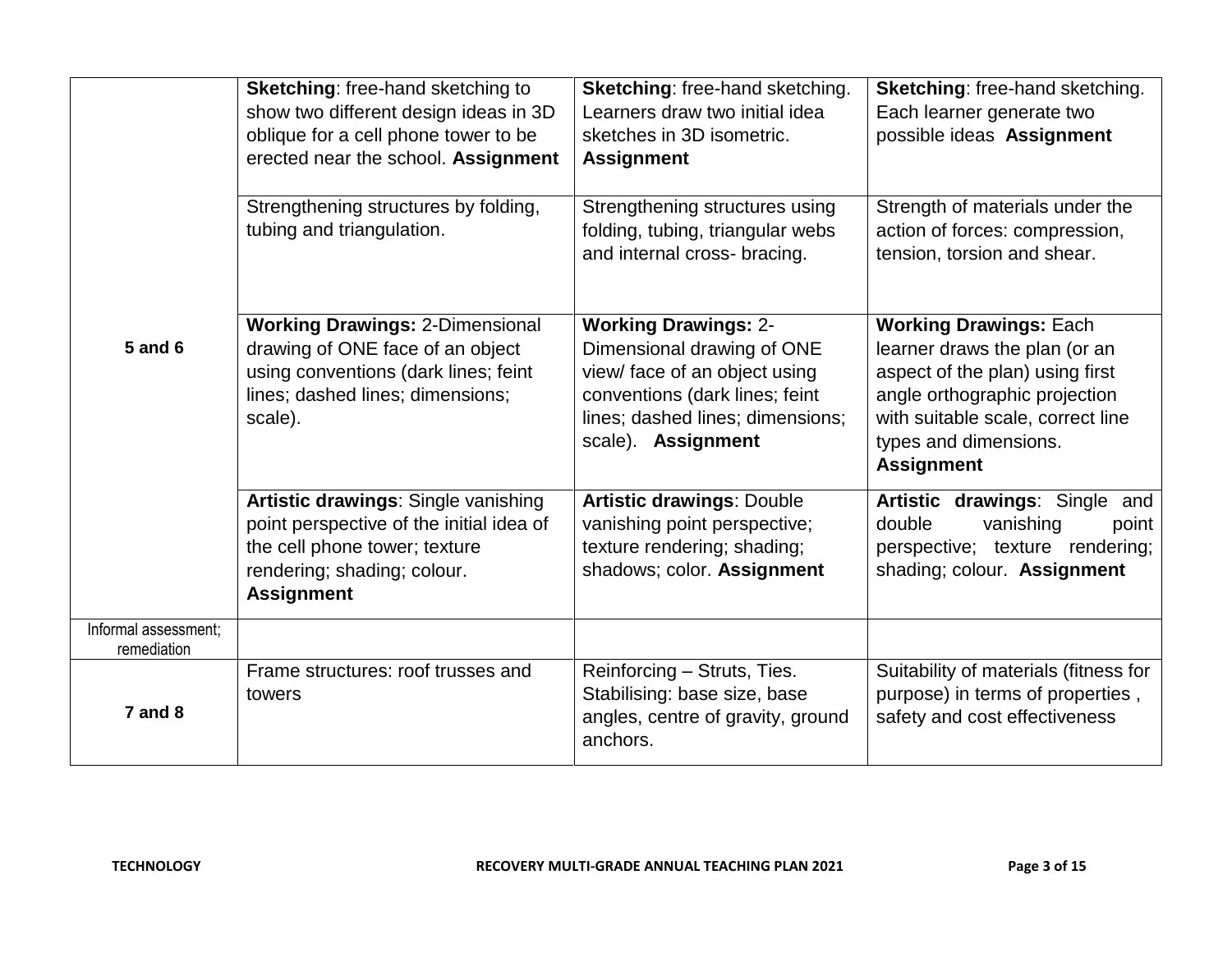|                                     | 3-D Oblique Technique: 45° cabinet                                                                                                                                                                                                               | 3-D Isometric Projection 30°:                                                                                                                                                         | 3-D Isometric Projection:<br>$30^\circ$ ,                                                                                                                                                 |
|-------------------------------------|--------------------------------------------------------------------------------------------------------------------------------------------------------------------------------------------------------------------------------------------------|---------------------------------------------------------------------------------------------------------------------------------------------------------------------------------------|-------------------------------------------------------------------------------------------------------------------------------------------------------------------------------------------|
|                                     | projection to scale with correct line                                                                                                                                                                                                            | drawn using underlying grid to                                                                                                                                                        | drawn using underlying grid to                                                                                                                                                            |
|                                     | types and dimensions.                                                                                                                                                                                                                            | scale with correct line types and                                                                                                                                                     | scale, correct line types and                                                                                                                                                             |
|                                     |                                                                                                                                                                                                                                                  | dimensions.                                                                                                                                                                           | dimensions.                                                                                                                                                                               |
|                                     | Making includes working drawings,<br>choosing materials and tools, and<br>building the model.<br>Each learner lists the resources to<br>be used.<br>Each learner draws a working<br>drawing for the cell phone tower<br>showing one phase in 2D. | Make:<br>3D isometric projection of the<br>idea with dimensions and<br>drawn to scale.<br>A working drawing in 2D<br>$\bullet$<br>showing one view with<br>dimensions and line types. | Working drawings: each learner<br>draws the plan (or an aspect of<br>the plan) using first angle<br>orthographic projection with<br>suitable scale, correct line types<br>and dimensions. |
| Informal assessment;<br>remediation |                                                                                                                                                                                                                                                  |                                                                                                                                                                                       |                                                                                                                                                                                           |
| <b>9 and 10</b>                     |                                                                                                                                                                                                                                                  | A sketch in double VP<br>perspective enhanced using<br>colour, texture or shading (any<br>two).                                                                                       | <b>Budget:</b> costing of "real – life"<br>solution, including correct<br>materials and labour costs.                                                                                     |
| Informal assessment;                |                                                                                                                                                                                                                                                  |                                                                                                                                                                                       |                                                                                                                                                                                           |
| remediation                         |                                                                                                                                                                                                                                                  |                                                                                                                                                                                       |                                                                                                                                                                                           |
| <b>SBA (Formal</b><br>Assessment)   | Assignment Covering All aspects of Investigate 30 marks and Design (40 Marks)                                                                                                                                                                    |                                                                                                                                                                                       |                                                                                                                                                                                           |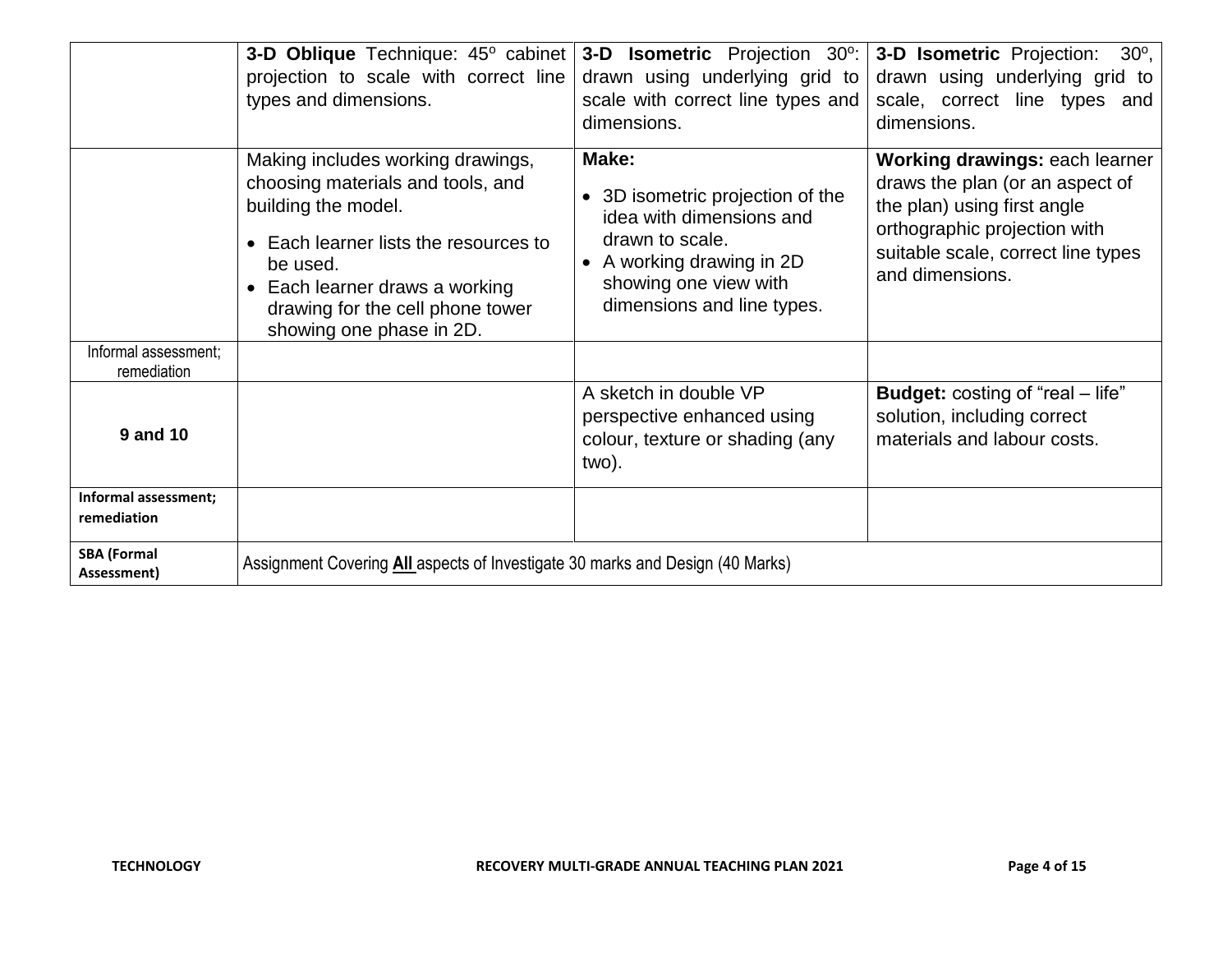## **TERM 2:** PROCESSING

|                                     |                                                                                                                                                                      | <b>TOPIC / CONCEPT</b>                                                                                                                                             |                                                                                                                                                                                                                                                                                                                                                    |
|-------------------------------------|----------------------------------------------------------------------------------------------------------------------------------------------------------------------|--------------------------------------------------------------------------------------------------------------------------------------------------------------------|----------------------------------------------------------------------------------------------------------------------------------------------------------------------------------------------------------------------------------------------------------------------------------------------------------------------------------------------------|
| <b>WEEK</b>                         | <b>GRADE 7</b>                                                                                                                                                       | <b>GRADE 8</b>                                                                                                                                                     | Grade 9                                                                                                                                                                                                                                                                                                                                            |
| Week 1 and 2                        | Introduce the scenario for the<br><b>Assignment</b>                                                                                                                  | Introduce the scenario for the<br><b>Assignment</b><br><b>Context:</b> will be given by material<br>developers.                                                    | Introduce the scenario for the<br><b>Assignment</b><br>Scenario: describe a situation where<br>cutting, joining, bending and/or<br>moulding plastics can be used to<br>make a plastic product that will satisfy<br>a need, want or opportunity.                                                                                                    |
|                                     | Recycling scrap metals – sorting<br>ferrous and non-ferrous metals                                                                                                   | Recycling: paper<br>(Case Study)                                                                                                                                   | Types of plastics and their uses<br>Recycling plastics to provide raw<br>material for manufacture of new<br>plastic products.                                                                                                                                                                                                                      |
| Informal assessment;<br>remediation |                                                                                                                                                                      |                                                                                                                                                                    |                                                                                                                                                                                                                                                                                                                                                    |
| Week 3 and 4                        | Improving properties of materials<br>Improving the properties of wood:<br>waterproofing.<br>Improving the properties of textiles:<br>waterproofing, fire-resistance. | Improving properties of materials to<br>adapt them to suit particular<br>purposes:<br>■ Withstand forces – tension /<br>compression / bending / torsion /<br>shear | Extending Life Span: Preserving food<br><b>- Theoretical:</b><br>1. Storing grain<br>2. Pickling<br>3. Drying and/or salting<br>Extending Life Span: Preserving food<br>- Theoretical:<br>4. Storing grain<br>5. Pickling<br>6. Drying and/or salting<br>- Theoretical:<br>Preserving metal:<br>1. Painting<br>2. Galvanising<br>3. Electroplating |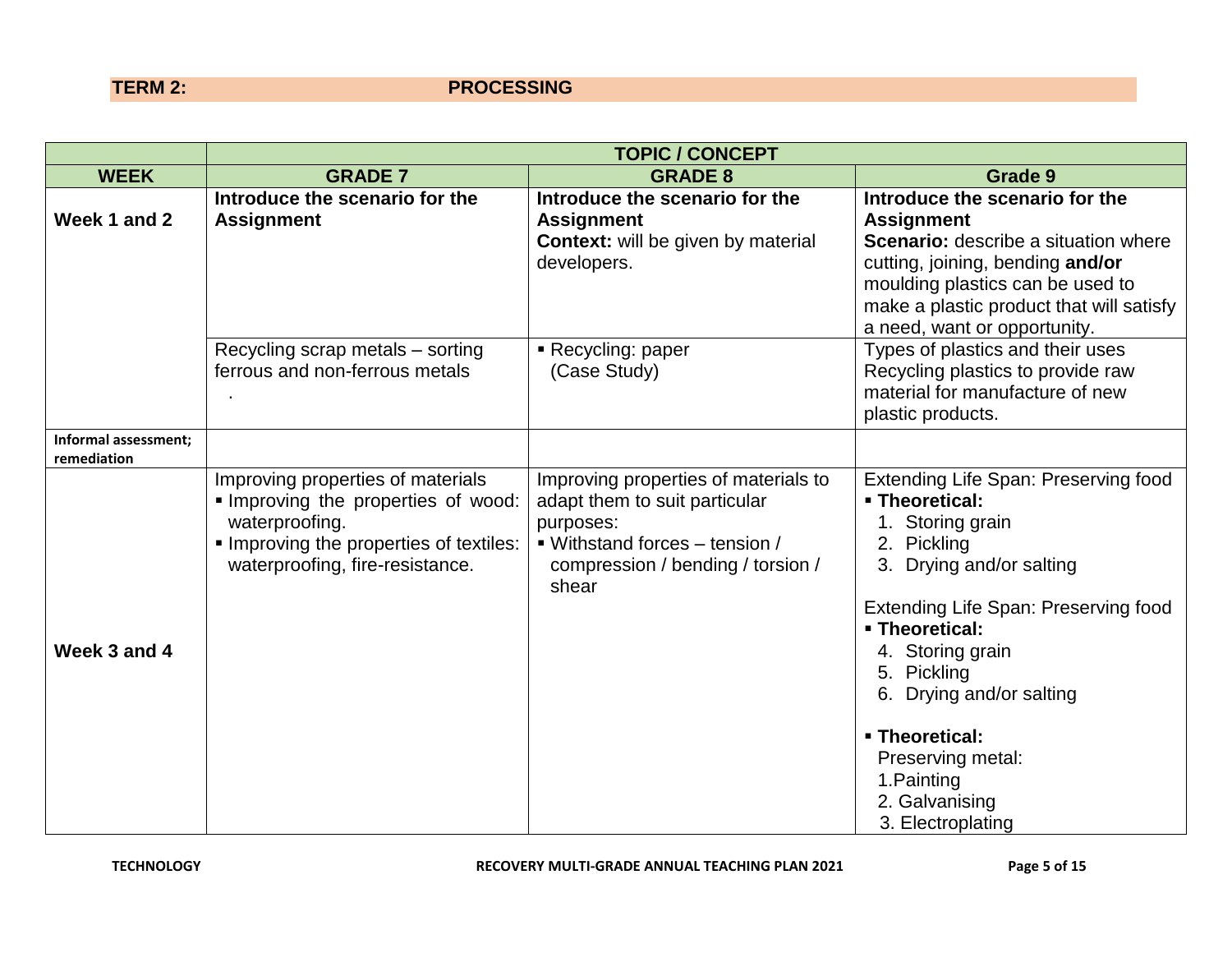|                                     | Positive and negative impacts of<br>technological products on the<br>environment and/or society.                                                      | Positive and<br>negative impacts of<br>technological<br>products<br>the<br>on<br>environment and/or society.                                                | Positive and negative impacts of<br>technological products on the<br>environment and/or society |
|-------------------------------------|-------------------------------------------------------------------------------------------------------------------------------------------------------|-------------------------------------------------------------------------------------------------------------------------------------------------------------|-------------------------------------------------------------------------------------------------|
| Informal assessment;<br>remediation |                                                                                                                                                       |                                                                                                                                                             |                                                                                                 |
| Week 5 and 6                        | Emergency shelter and food for<br>refugees.<br>Shack fires.                                                                                           | Investigate impact of Plastic<br>shopping bags                                                                                                              | Remanufacturing waste plastic into<br>pellets for re-use.                                       |
|                                     | Clothing for emergency service.<br>$\bullet$                                                                                                          |                                                                                                                                                             |                                                                                                 |
|                                     | Learners investigate materials and<br>building techniques used by<br>indigenous people for constructing<br>housing in Rural South Africa.             | Investigate a technological product<br>that can have a negative impact on<br>society.                                                                       | Investigate plastics used on modern<br>cars and around the home.                                |
|                                     | Design brief with specifications and<br>constraints.                                                                                                  | Learners adapt a material or design a<br>product that will solve the problem or<br>reduce the impact or negative effects<br>of the technology identified.   | Learners sketch their plastic item<br>using isometric projection on grid<br>paper.              |
| Informal assessment;<br>remediation |                                                                                                                                                       |                                                                                                                                                             |                                                                                                 |
| Week 7 and 8                        | Learners sketch design ideas for an<br>emergency shelter that can be<br>transported to and erected at a site<br>where people have become<br>homeless. | Learners sketch free hand sketches<br>showing two possible solutions.<br>Assignment<br>Learners draw their chosen idea in<br>3D using isometric projection. | Learners draw using first angle<br>orthographic projection.                                     |
| Informal assessment;<br>remediation |                                                                                                                                                       |                                                                                                                                                             |                                                                                                 |
| Week 9 and 10                       | Controlled Test (content of term 1 and 2)<br>Gr $7 = 30$ marks<br>Gr $8 \& 9 = 40$ marks                                                              |                                                                                                                                                             |                                                                                                 |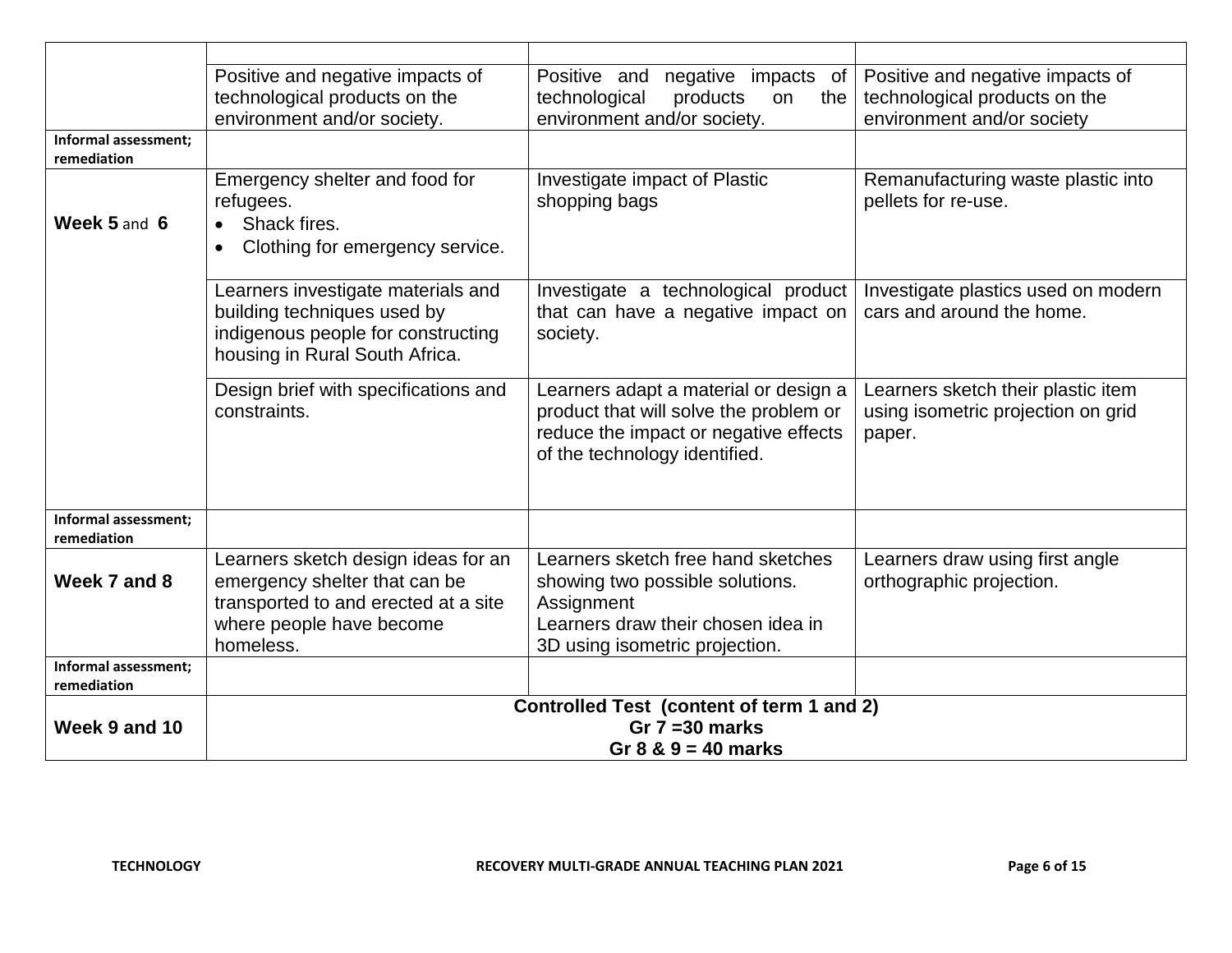## **TERM 3: MECHANICAL SYSTEMS AND CONTROL**

| <b>WEEK</b>                         |                                                                                                                                                                                                                                                                                                                                                                                              | <b>TOPIC / CONCEPT</b>                                                                                                                                                                                                                                                                                                                                                                 |                                                                                                                                                   |
|-------------------------------------|----------------------------------------------------------------------------------------------------------------------------------------------------------------------------------------------------------------------------------------------------------------------------------------------------------------------------------------------------------------------------------------------|----------------------------------------------------------------------------------------------------------------------------------------------------------------------------------------------------------------------------------------------------------------------------------------------------------------------------------------------------------------------------------------|---------------------------------------------------------------------------------------------------------------------------------------------------|
|                                     | <b>GRADE 7</b>                                                                                                                                                                                                                                                                                                                                                                               | <b>GRADE 8</b>                                                                                                                                                                                                                                                                                                                                                                         | Grade 9                                                                                                                                           |
| Week 1 and 2                        | <b>Systems and Control:</b><br><b>Mechanical/ Levers</b>                                                                                                                                                                                                                                                                                                                                     | <b>Systems and Control:</b><br>Mechanical/ Pneumatics and Hydraulics, Gears                                                                                                                                                                                                                                                                                                            |                                                                                                                                                   |
|                                     | <b>Investigate:</b> Simple mechanisms<br>Practical investigation: 1st, 2nd, and<br>3rd class levers as simple<br>mechanisms - demonstration<br>lessons                                                                                                                                                                                                                                       | <b>Calculate Mechanical advantage (MA)</b><br>• Levers: Calculations for MA using<br>ratios.<br>• Calculations using LOAD/EFFORT;<br>load ARM/effort ARM; etc.<br>• Do NOT use the method of "taking"<br>moments about a point".<br>• Gears: mechanical advantage<br>calculations for gears using ratios.<br>Calculations using tooth ratios; gear<br>wheel diameters; velocity ratios | Investigate<br>Learners find out about the following<br>mechanical control systems:<br>Ratchet and pawl<br>Disc brake<br>Bicycle brake and Cleat. |
| Informal assessment;<br>remediation |                                                                                                                                                                                                                                                                                                                                                                                              |                                                                                                                                                                                                                                                                                                                                                                                        |                                                                                                                                                   |
|                                     | Investigate first class levers that<br>demonstrate mechanical advantage:<br>MA > 1<br>$MA=1$<br>MA < 1                                                                                                                                                                                                                                                                                       | Simple mechanisms as components of<br>more complex machines designed to<br>provide users with a mechanical<br>advantage:<br>• Linked lever systems.                                                                                                                                                                                                                                    | <b>Consolidation of Week 1</b>                                                                                                                    |
| Week 3 and 4                        | (Demonstration lessons)<br>Investigate simple linked first-class<br>levers<br>(Pair of pliers, hedge trimming shears)<br>Investigate simple linked second-class<br>levers (office punch, nut crackers)<br>Investigate simple linked third-class<br>levers (office staplers, pair of tweezers)<br>Tabulate different products under the<br>following headings:<br>1 <sup>st</sup> class lever | <b>REPRESENT GEAR SYSTEMS</b><br><b>GRAPHICALLY:</b> use circular templates<br>and/or pair of compasses to draw gear<br>systems with:<br>• The driven gear rotating in the<br>opposite direction to the driver<br>(counter rotation).<br>• The driven gear rotating in the same<br>direction to the driver (include an<br>idler gear).                                                 |                                                                                                                                                   |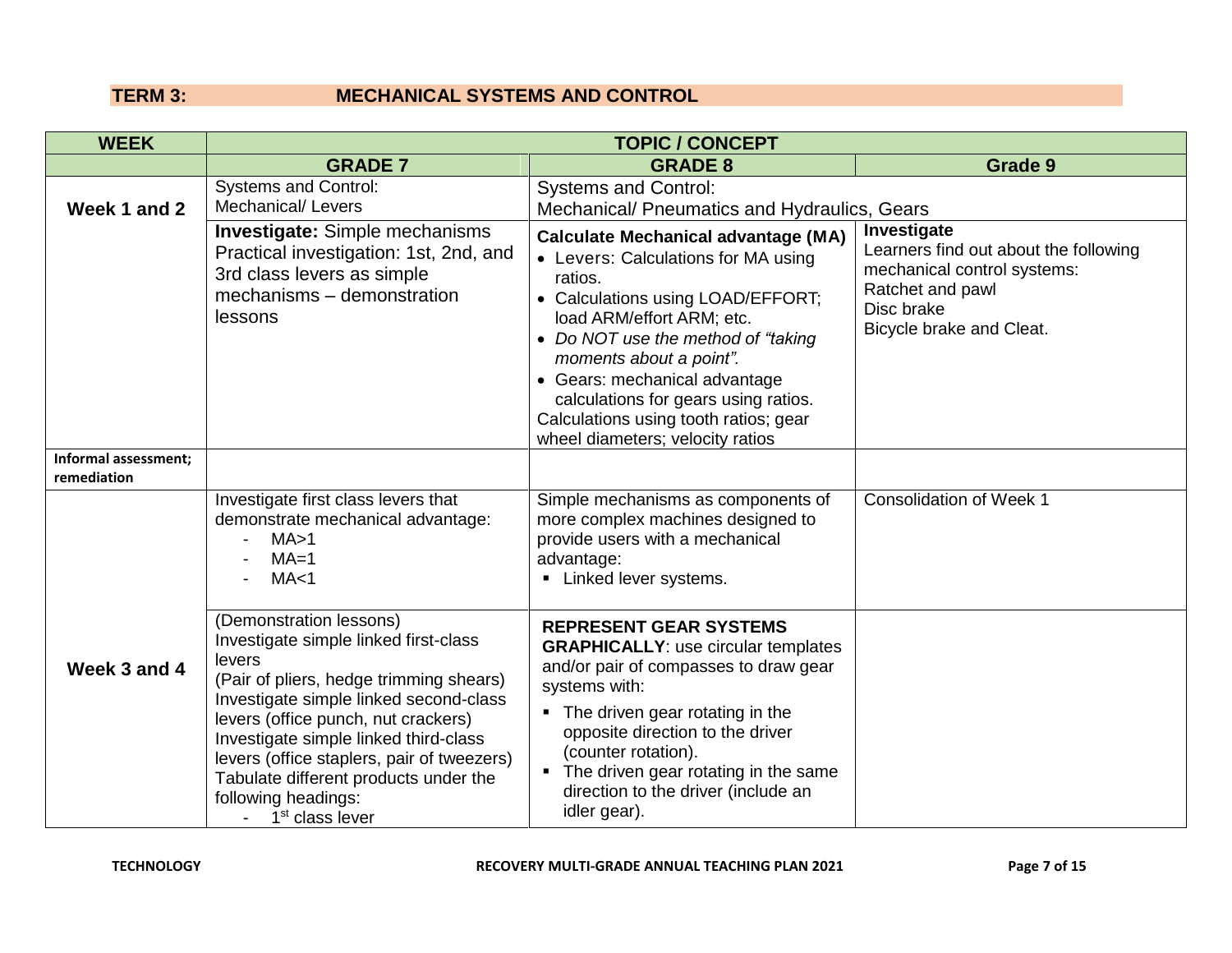|                                     | 2 <sup>nd</sup> class lever<br>3rd class lever<br>Introduce the pulley<br>Type of wheel and axle                                                                                                                        | • The driven gear rotating faster than<br>the driver (with and without an idler).<br>• The driven gear rotating slower than<br>the driver (with and without an idler).<br><b>DESIGN BRIEF: learners write a design</b><br>brief with specifications for a device that<br>will use a combination of gears to<br>achieve:<br>• A mechanical advantage with force<br>multiplication of three times.<br>• An increase in output velocity of four<br>times. | Pulley systems - fixed pulley, moveable<br>pulley, and multiple pulleys (block &<br>tackle).                                                                                                                                                                                                   |
|-------------------------------------|-------------------------------------------------------------------------------------------------------------------------------------------------------------------------------------------------------------------------|--------------------------------------------------------------------------------------------------------------------------------------------------------------------------------------------------------------------------------------------------------------------------------------------------------------------------------------------------------------------------------------------------------------------------------------------------------|------------------------------------------------------------------------------------------------------------------------------------------------------------------------------------------------------------------------------------------------------------------------------------------------|
| Informal assessment;<br>remediation |                                                                                                                                                                                                                         |                                                                                                                                                                                                                                                                                                                                                                                                                                                        |                                                                                                                                                                                                                                                                                                |
|                                     | Demonstrate and explain mechanical<br>advantage using syringes, water and air<br>to illustrate pneumatics and hydraulics                                                                                                | • Mechanical advantage – including<br>simple calculations<br>• Systems diagrams<br><b>NOTE:[No content according to CAPS</b><br>on Hydraulics and Pneumatics for<br>Grade 8 but revision of grade 7 work<br>in preparation for the Grade 9 content<br>is necessary]                                                                                                                                                                                    | Action research: learners experiment<br>with two different sizes of syringes linked<br>by a tube and filled with hydraulic fluid<br>(water). Learners experience force<br>transfer with either force multiplication or<br>force division (depending on which<br>syringe is the driver/master). |
| Week 5 and 6                        | Investigate force transfer between two<br>equal syringes.<br>Investigate force transfer between two<br>unequal syringes.<br>(Demonstration sessions)                                                                    |                                                                                                                                                                                                                                                                                                                                                                                                                                                        | Investigate Pascal's Principle.<br>Investigation: evaluate the design of<br>the hydraulic jack in terms of: fit $-$ for<br>- purpose. (Advantages and<br>disadvantages of Hydraulics)                                                                                                          |
|                                     | Demonstrate and explain the technique<br>of sketching a circle in an oblique<br>projection.<br>Sketch a syringe in an oblique<br>projection.<br>Sketch a syringe in 2D view.<br>(Demonstrate by using an example first) | Sketches (2D) showing gear systems<br>that:<br>Provide an output force four times<br>greater than the input force $(MA = 4:1)$ .<br>Provide double the rotation rate on a<br>driven axle at 90 <sup>o</sup> to the driver axle.                                                                                                                                                                                                                        |                                                                                                                                                                                                                                                                                                |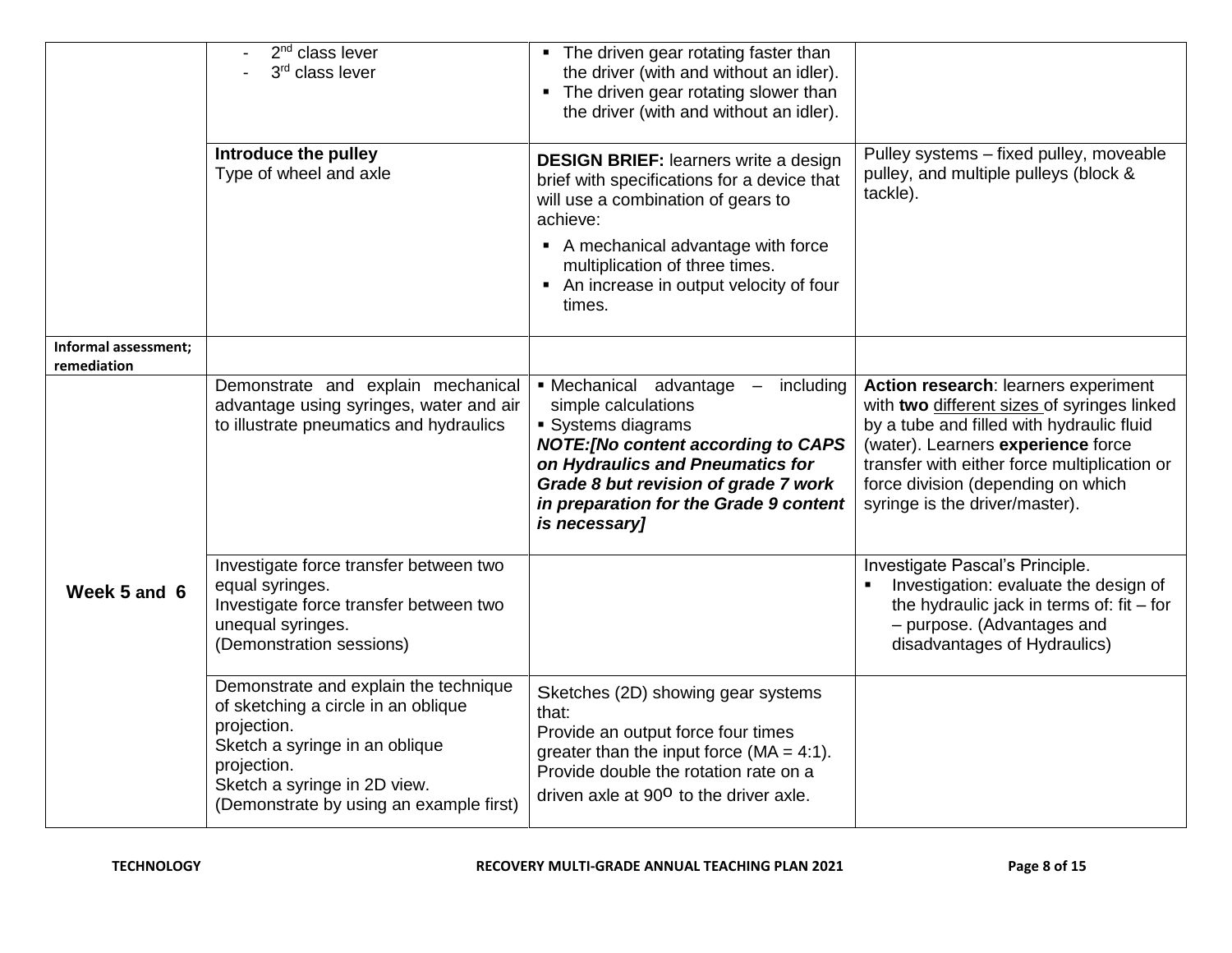|                                     |                                                                                                                                                          | SYSTEM ANALYSIS - bicycle gear<br>system<br>Analysis of the gears used on modern<br>bicycles - terminology: master/slave or<br>driver/driven; chain wheel; cogs                                                                                                                                                                                                | Interacting mechanical systems and<br>sub-systems<br>Gear systems - spur, bevel, rack &<br>pinion, worm<br>Systems where mechanical, electrical or<br>pneumatic systems are combined |
|-------------------------------------|----------------------------------------------------------------------------------------------------------------------------------------------------------|----------------------------------------------------------------------------------------------------------------------------------------------------------------------------------------------------------------------------------------------------------------------------------------------------------------------------------------------------------------|--------------------------------------------------------------------------------------------------------------------------------------------------------------------------------------|
|                                     |                                                                                                                                                          | <b>SYSTEMS DIAGRAMS</b><br>• Analyse a mechanical system by<br>breaking it into input-process-output.<br>• Draw a Systems Diagram for a gear<br>system with a mechanical advantage<br>of 4:1.<br>• Plan a mechanical system to produce<br>a specific output.<br>• Systems diagram for a gear train with<br>the driven gear rotating faster than the<br>driver. |                                                                                                                                                                                      |
| Informal assessment;<br>remediation |                                                                                                                                                          |                                                                                                                                                                                                                                                                                                                                                                |                                                                                                                                                                                      |
|                                     | Investigate:<br>Learners make individual $A3$ posters<br>with labelling to indicate and explain<br>how mechanical advantage is create<br>through levers. | • INVESTIGATE and report on one of<br>the following:<br>Distribute the investigations so all are<br>covered and reported in each class.<br>• INVESTIGATE: The impact on the<br>environment as a result of mining of:<br><b>OR</b>                                                                                                                              | Identify and solve problems that can be<br>solved by mechanical systems integrated<br>with electrical /electronic or hydraulic or<br>pneumatic.                                      |
| Week 7 and 8                        |                                                                                                                                                          | • INVESTIGATE: The impact on the<br>environment as a result of mining of:<br>Dust pollution from mine dumps on<br>residential areas.  OR<br>• INVESTIGATE: Iron age technology:<br>Indigenous mining of iron in South<br>Africa before the modern                                                                                                              |                                                                                                                                                                                      |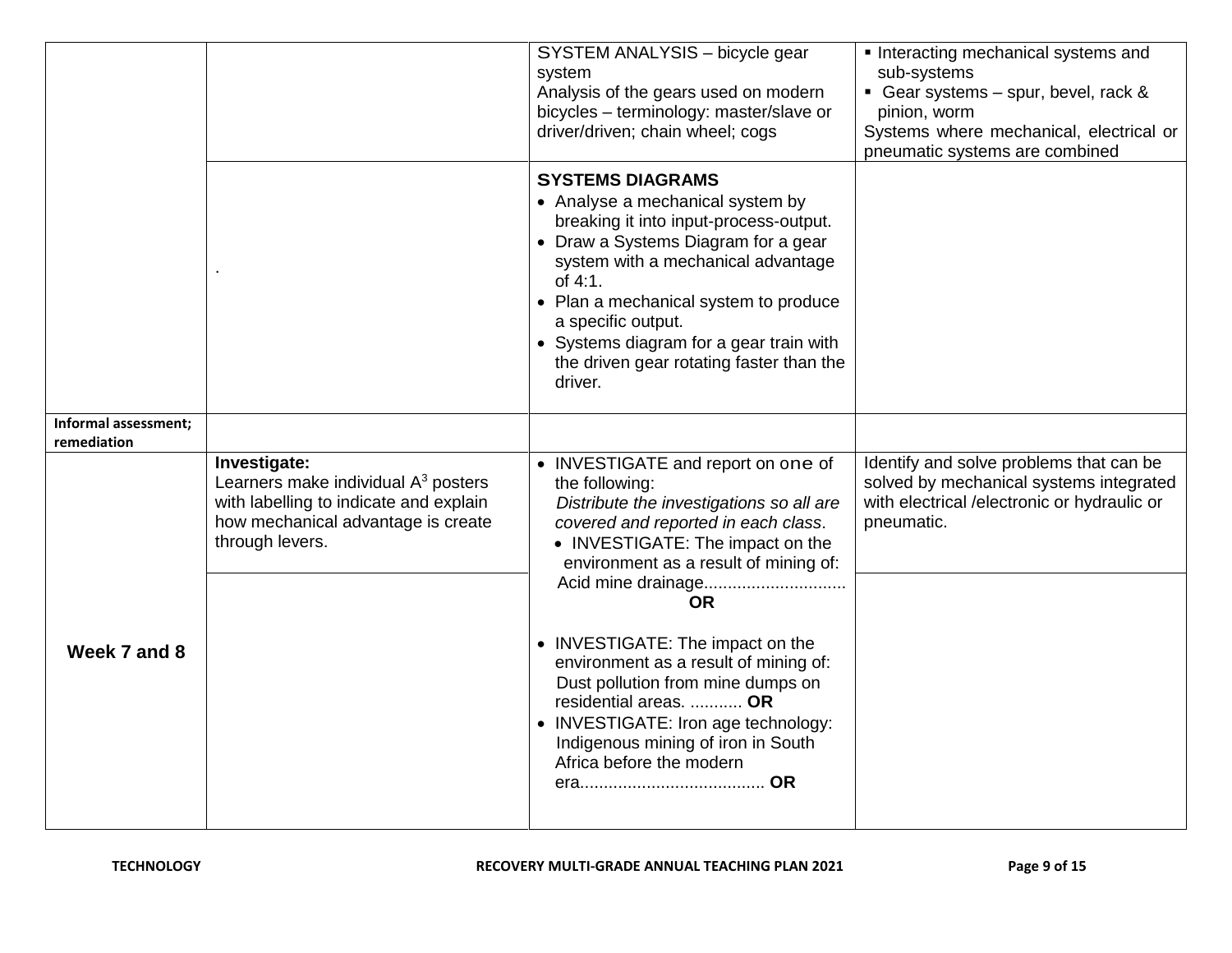|                                     |                                                                                                                                                                                                                                                         | INVESTIGATE: Bias in technology:<br>Gender bias in career choice /<br>opportunities related to mining. OR<br>• INVESTIGATE: Lifting mechanisms<br>(wire rope-driven mine head-gear) in<br>use at South African mines for raising<br>people and ore.<br>• Sketch: initial idea sketches to meet<br>the requirements given in the<br>scenario. |                                                                                                                                                   |
|-------------------------------------|---------------------------------------------------------------------------------------------------------------------------------------------------------------------------------------------------------------------------------------------------------|----------------------------------------------------------------------------------------------------------------------------------------------------------------------------------------------------------------------------------------------------------------------------------------------------------------------------------------------|---------------------------------------------------------------------------------------------------------------------------------------------------|
| Week 7 and 8                        |                                                                                                                                                                                                                                                         | Design brief with specifications and<br>constraints.                                                                                                                                                                                                                                                                                         |                                                                                                                                                   |
| Informal assessment;<br>remediation |                                                                                                                                                                                                                                                         |                                                                                                                                                                                                                                                                                                                                              |                                                                                                                                                   |
|                                     | Design: Design brief<br>Write a design brief and list<br>specifications and constraints for<br>possible solution for the design situation                                                                                                               |                                                                                                                                                                                                                                                                                                                                              | Design brief: Each learner writes his/her<br>suggestion for the design giving<br>specifications and constraints.                                  |
| <b>WEEK9</b>                        | • Sketch two designs for a possible<br>solution in oblique projection using<br>dark and feint lines to solve the<br>problem in scenario<br>Label both design ideas<br>Select the best design idea<br>$\bullet$<br>Render only the final selected design | • Sketches (2D) showing gear systems<br>that:<br>• Provide an output force four times<br>greater than the input force ( $MA =$<br>$4:1$ ).<br>• Provide double the rotation rate on a<br>driven axle at 90 <sup>o</sup> to the driver axle.                                                                                                  | Sketches: each learner produces two<br>sketches of viable possible designs.<br>learner must demonstrate competency in<br>using drawing techniques |
|                                     |                                                                                                                                                                                                                                                         |                                                                                                                                                                                                                                                                                                                                              | <b>Artistic Drawing: single vanishing</b><br>point perspective.<br>Learners use single VP perspective to<br>draw an inside view of the classroom. |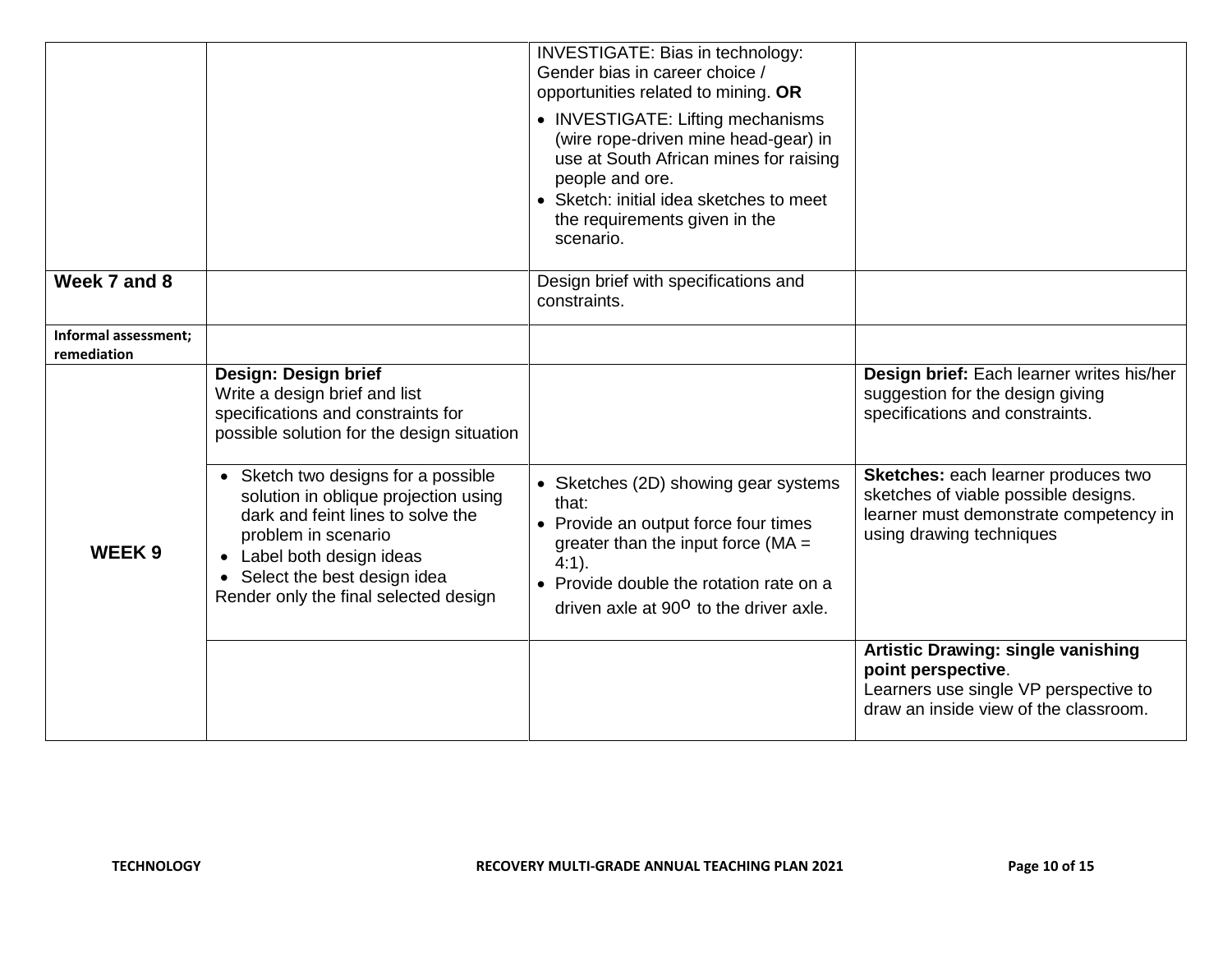|         | <b>SYSTEM ANALYSIS</b> - bicycle gear<br>system<br>• Analysis of the gears used on modern<br>bicycles - terminology: master/slave<br>or driver/driven; chain wheel; cogs.<br><b>SYSTEMS DIAGRAMS</b><br>• Analyse a mechanical system by<br>breaking it into input-process-output.<br>• Draw a Systems Diagram for a gear<br>system with a mechanical advantage<br>of $4:1$ .<br>• Plan a mechanical system to produce<br>a specific output.<br>Systems diagram for a gear train with<br>the driven gear rotating faster than the<br>driver. |
|---------|----------------------------------------------------------------------------------------------------------------------------------------------------------------------------------------------------------------------------------------------------------------------------------------------------------------------------------------------------------------------------------------------------------------------------------------------------------------------------------------------------------------------------------------------|
| Week 10 | <b>Revision and Consolidation</b>                                                                                                                                                                                                                                                                                                                                                                                                                                                                                                            |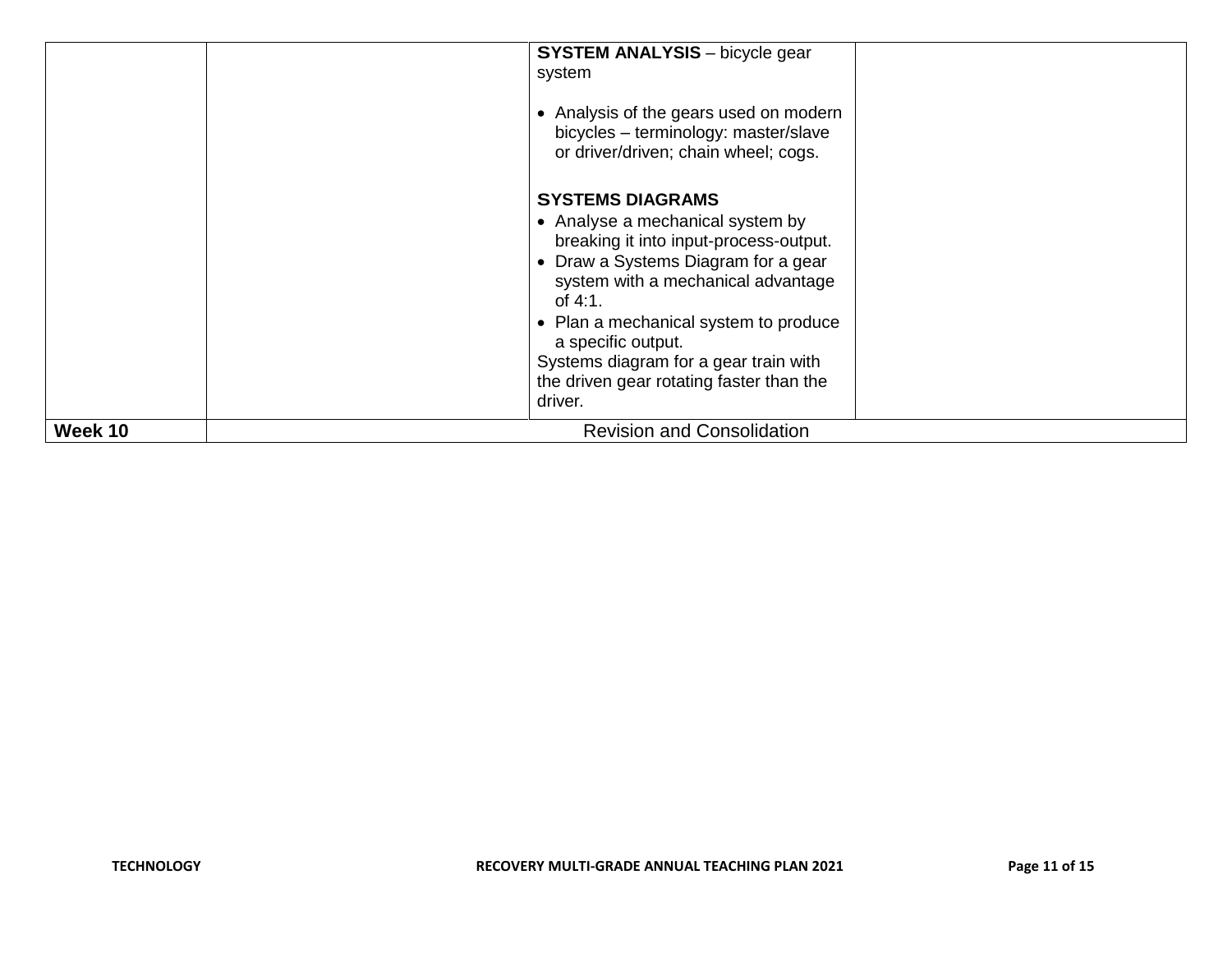# **TERM 4: ELECTRONIC SYSTEMS & CONTROL**

| <b>WEEK</b>  |                                                                                                                                                                                                                                                                                                                                       | <b>TOPIC / CONCEPT</b>                                                                                                                                                                                                                                                                                                                                             |                                                                                                                                                                                                                                                       |
|--------------|---------------------------------------------------------------------------------------------------------------------------------------------------------------------------------------------------------------------------------------------------------------------------------------------------------------------------------------|--------------------------------------------------------------------------------------------------------------------------------------------------------------------------------------------------------------------------------------------------------------------------------------------------------------------------------------------------------------------|-------------------------------------------------------------------------------------------------------------------------------------------------------------------------------------------------------------------------------------------------------|
|              | <b>GRADE 7</b>                                                                                                                                                                                                                                                                                                                        | <b>GRADE 8</b>                                                                                                                                                                                                                                                                                                                                                     | Grade 9                                                                                                                                                                                                                                               |
|              | Introduce the scenario:<br>Design an electro-magnetic crane.<br>$\bullet$                                                                                                                                                                                                                                                             | Introduce the scenario:<br>Crime is a problem facing every<br>community in South Africa. Design an<br>alarm system.                                                                                                                                                                                                                                                | Introduce the scenario:<br>Investigate the situation and the<br>nature of the need so that an<br>appropriate circuit can be chose to<br>solve the problem, need or want given<br>in the scenario.                                                     |
| Week 1 and 2 | Learners to examine pictures of<br>$\bullet$<br>cranes in order to get ideas that they<br>can use.<br>Learners can select from the<br>$\bullet$<br>pictures the crane they would like to<br>make if possible at home.<br>Learners can identify the material<br>$\bullet$<br>available to them if they will make<br>the crane at home. | <b>Class discussion:</b><br>• Energy for heating, lighting and<br>cooking in rural and informal<br>settlements.<br>• Energy from illegal connections;<br>ethical issues; safety considerations.<br>• CLASS DISCUSSION: equitable<br>sharing of resources - industry needs<br>reliable power for job creation; schools<br>need power for lighting and<br>computing. | A given circuit must be incorporated<br>into the design of a device that will use<br>the electronics to address the<br>problem, need or want.                                                                                                         |
|              | <b>Electrical circuit basics:</b><br>Teacher demonstrate a simple<br>$\bullet$<br>electric circuit with an energy source<br>(cell), switch, conductor and a light<br>bulb or buzzer. Sketch the circuit<br>showing how to use component<br>symbols.                                                                                   | • REVISE<br>Simple circuit components; input<br>devices (electrochemical cell;<br>generator; solar panel), output devices<br>(resistor; lamp; heater; buzzer; motor);<br>control device (switches). Note: Some<br>devices can serve as input, output,<br>process or control device.                                                                                | Revise 1 - component symbols:<br>Cells in series and parallel.<br>Lamps in series and parallel.<br>Switches in series (AND logic) and<br>parallel (OR logic).<br>Current in the circuit -<br>conventional current flows from<br>positive to negative. |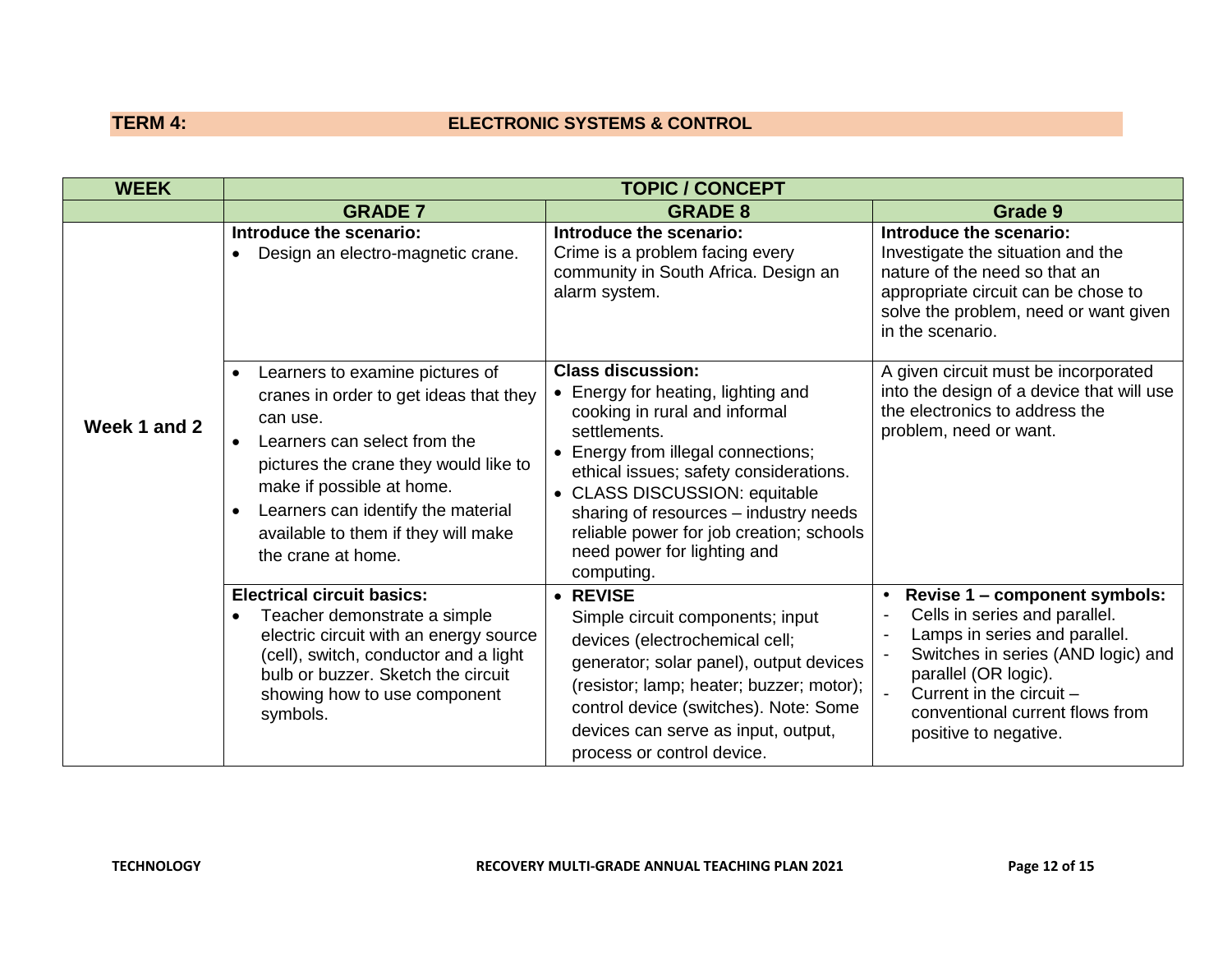|                                     | Circuit diagram: Each learner draw<br>$\bullet$<br>a circuit diagram using the correct<br>symbols for components                          | • CORRECT CONNECTIONS, short<br>circuits. Electrical components and<br>their accepted symbols.<br>• DRAWING ELECTRICAL CIRCUITS<br>using accepted symbols (as in Grade<br>12 see Addendum C).<br>TEACHER SET UP CIRCUITS using<br>a range of components. Learners<br>draw the circuits using symbols.                                                                            | Revise 2 - simple circuits:<br>One cell, switch, two lamps in<br>series.<br>Two cells in series, a switch and<br>two lamps in series.                                                                                                                                                                                                                                                                                                                                                                                                                                                    |
|-------------------------------------|-------------------------------------------------------------------------------------------------------------------------------------------|----------------------------------------------------------------------------------------------------------------------------------------------------------------------------------------------------------------------------------------------------------------------------------------------------------------------------------------------------------------------------------|------------------------------------------------------------------------------------------------------------------------------------------------------------------------------------------------------------------------------------------------------------------------------------------------------------------------------------------------------------------------------------------------------------------------------------------------------------------------------------------------------------------------------------------------------------------------------------------|
| Informal assessment;<br>remediation |                                                                                                                                           |                                                                                                                                                                                                                                                                                                                                                                                  |                                                                                                                                                                                                                                                                                                                                                                                                                                                                                                                                                                                          |
| Week 3 and 4                        | Investigate:<br>Learners to investigate the making<br>of a electric-magnetic crane                                                        | <b>Investigation: introduce Ohms law</b><br>(qualitatively - no calculations).<br>Learners use one cell, then two cells,<br>and then three cells connected in series<br>and note the effect on the brightness of<br>a bulb. They must conclude that more<br>cells in series (more voltage) will cause<br>the current strength to increase, if the<br>resistance does not change. | Investigation: action research: testing<br>Ohms law practically – measuring the<br>voltage(potential differences) and the<br>current strength in each of the<br>following circuit:<br>1. One cell connected to a 20 $\Omega$<br>resistor<br>2. Two cells connected to a 20 $\Omega$<br>resistor<br>3. Three cells connected to a 20 $\Omega$<br>$resistor -$<br>(Note the voltmeter and ammeter<br>readings with all connections<br>above).<br>A given circuit must be incorporated<br>into the design of a device that will use<br>electronics to address the problem,<br>need or want. |
|                                     | Each learner works out a flow chart<br>$\blacksquare$<br>detailing the sequence of<br>manufacture of the crane with its<br>electromagnet. | Investigation of AND logic gates and<br>simple cases where it is used.<br>Investigation of OR logic gates and<br>simple cases where it is used.                                                                                                                                                                                                                                  |                                                                                                                                                                                                                                                                                                                                                                                                                                                                                                                                                                                          |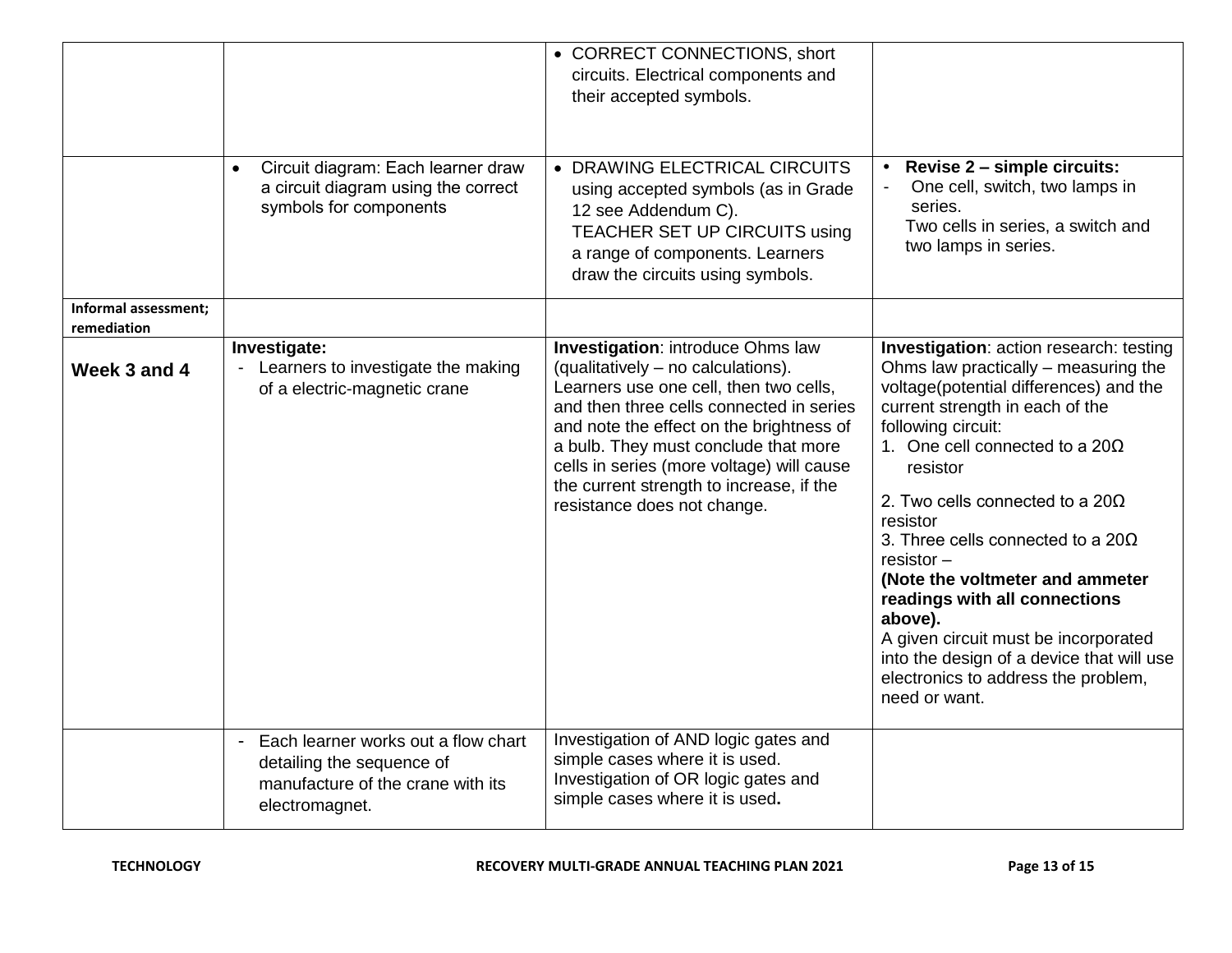| Informal assessment;<br>remediation |                                                                                                                                                                                                                                                                                                                                                                                                                                      |                                                                                                                                                                                                                                                                                                       |                                                                                                                                                                                                                                                                                                                                      |
|-------------------------------------|--------------------------------------------------------------------------------------------------------------------------------------------------------------------------------------------------------------------------------------------------------------------------------------------------------------------------------------------------------------------------------------------------------------------------------------|-------------------------------------------------------------------------------------------------------------------------------------------------------------------------------------------------------------------------------------------------------------------------------------------------------|--------------------------------------------------------------------------------------------------------------------------------------------------------------------------------------------------------------------------------------------------------------------------------------------------------------------------------------|
| Week 5 and 6                        | Introduction to electromagnetism: the<br>electromagnet.<br>Practical demonstration by the<br>٠<br>teacher on different types of<br>permanent magnets - bar and horse<br>shoe-magnets (Magnetic and non -<br>magnetic metals.)<br>Learners test metal samples made of<br>iron, steel (an alloy), nickel- which will<br>stick. Copper, lead and aluminium<br>brass-which will not stick. Each learner<br>completes a table of results. | • Draw circuit diagrams, conventions<br>and component symbols.<br>Input devices, control devices, output<br>devices.<br>Circuit design (simple) and circuit<br>interpretation.                                                                                                                        | How simple electronic circuits and<br>devices are used to make an output<br>respond to an input. Learners should<br>be able to read a <i>given</i> electronic<br>circuit diagram and assemble the<br>components into a working circuit.<br>□Input components:<br>electrochemical cells, photovoltaic<br>cells.                       |
|                                     | Practical Investigation: Learners find<br>the shapes of magnetic fields using iron<br>filings on paper above magnets.                                                                                                                                                                                                                                                                                                                |                                                                                                                                                                                                                                                                                                       |                                                                                                                                                                                                                                                                                                                                      |
|                                     |                                                                                                                                                                                                                                                                                                                                                                                                                                      | Impact of technology:<br>Generate electricity for the nation -<br>advantages and disadvantages of:<br>• Thermal power stations (steam<br>turbines – sources of heat: coal, gas,<br>nuclear, sun).<br>• Hydroelectric power stations<br>(including pumped storage schemes).<br>• Wind-driven turbines. | Storage components:<br>electrochemical cells, capacitors<br>Control components: switches,<br>resistors, diodes, light emitting<br>diodes (LED), transistors.<br>• Sensor components: thermistors,<br>light dependent resistors (LDR).<br>Output components: lamp, buzzer /<br>bell, light emitting diodes (LED).<br>■ Resistor codes |